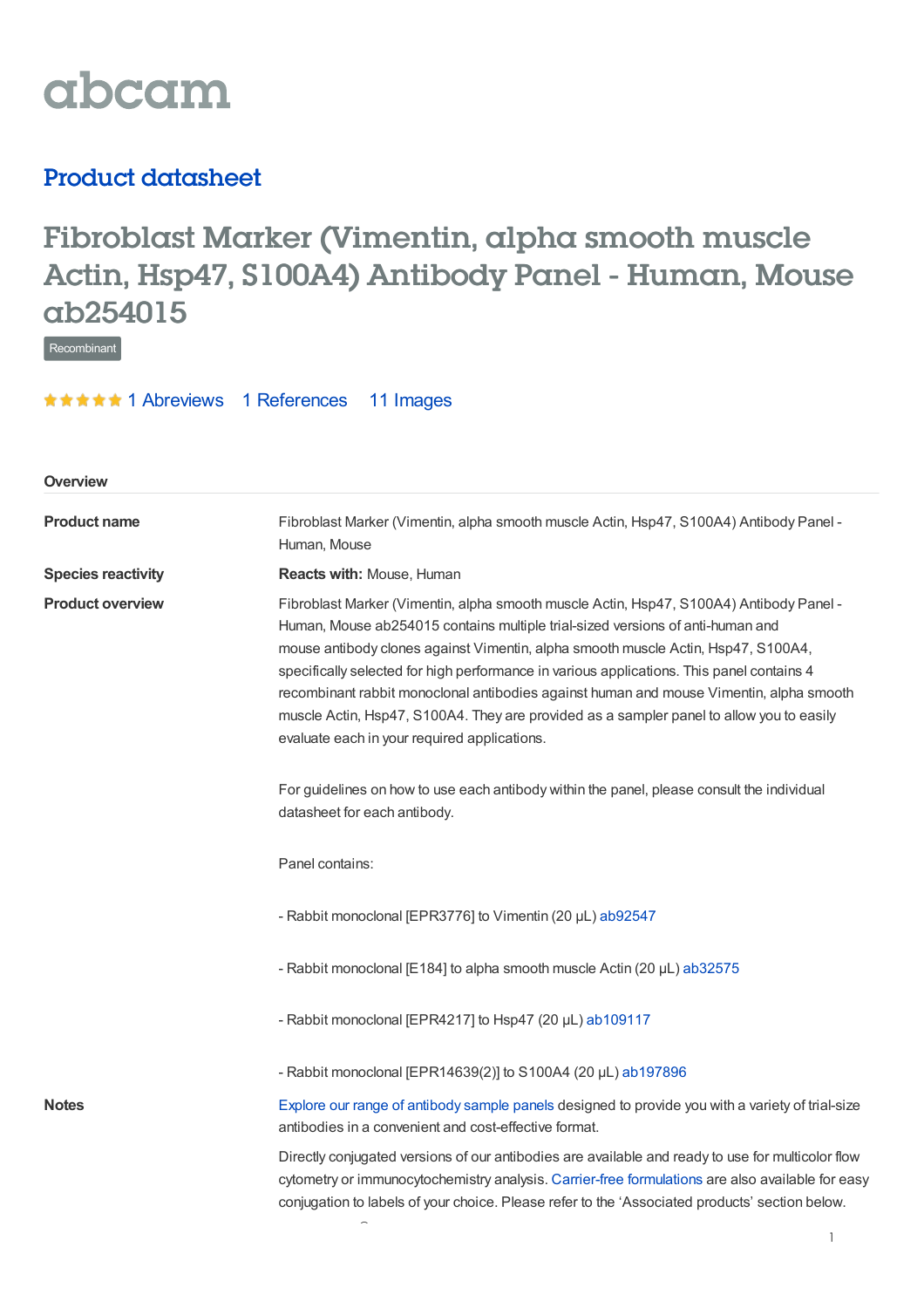Our RabMAb<sup>®</sup> technology is a patented hybridoma-based technology for making rabbit monoclonal antibodies. For details on our patents, please refer to  $\mathsf{RabMAb}^{\circledR}$  $\mathsf{RabMAb}^{\circledR}$  $\mathsf{RabMAb}^{\circledR}$  patents.

#### **Properties**

| <b>Storage instructions</b>                                      | Store at -20°C. Please refer to protocols. |                  |
|------------------------------------------------------------------|--------------------------------------------|------------------|
| <b>Components</b>                                                |                                            | 1 kit            |
| ab32575 - Anti-alpha smooth muscle Actin antibody [E184]         |                                            | $2 \times 10$ ul |
| ab109117 - Anti-Hsp47 antibody [EPR4217]                         |                                            | $2 \times 10$ ul |
| ab197896 - Anti-S100A4 antibody [EPR14639(2)]                    |                                            | $2 \times 10$ ul |
| ab92547 - Anti-Vimentin antibody [EPR3776] - Cytoskeleton Marker |                                            | $2 \times 10$ ul |

**Cellular localization** Vimentin: Cytoplasm. alpha smooth muscle Actin: Cytoplasm > cytoskeleton. Hsp47: Endoplasmic reticulum lumen.

#### **Images**



Immunohistochemistry (Formalin/PFA-fixed paraffinembedded sections) - Anti-Vimentin antibody [EPR3776] - Cytoskeleton Marker

Immunohistochemical staining of paraffin embedded human cervical carcinoma with purified [ab92547](https://www.abcam.com/ab92547.html) at a working dilution of 1/250. The secondary antibody used is HRP goat anti-rabbit IgG H&L [\(ab97051](https://www.abcam.com/ab97051.html)) at 1/500. The sample is counter-stained with hematoxylin. Antigen retrieval was perfomed using Tris-EDTA buffer, pH 9.0. PBS was used instead of the primary antibody as the negative control, and is shown in the inset.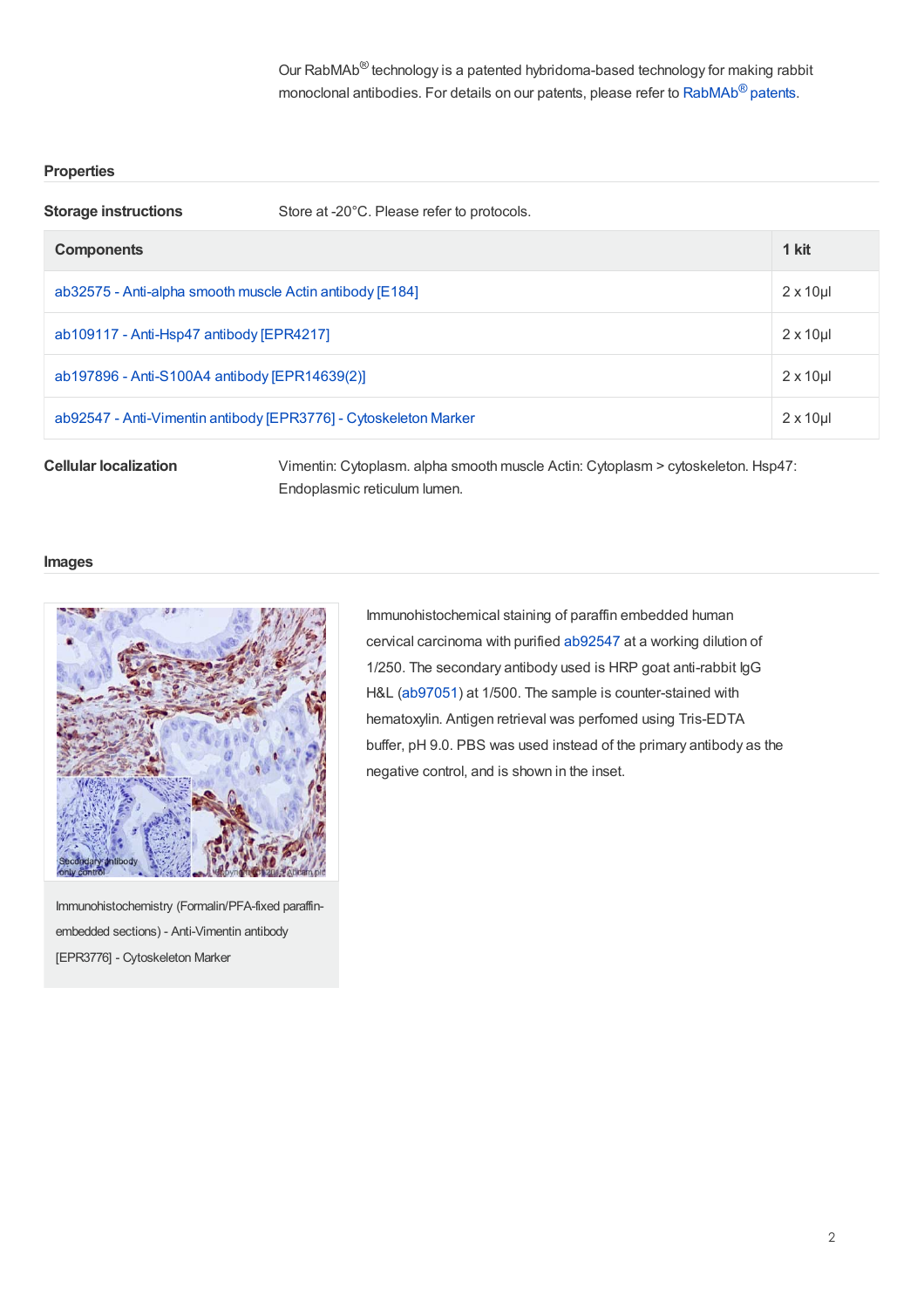

Immunohistochemical staining of paraffin embedded mouse kidney with purified [ab92547](https://www.abcam.com/ab92547.html) at a working dilution of 1/250. The secondary antibody used is Goat Anti-Rabbit IgG H&L (HRP) (ab97051) secondary antibody at 1/500. The sample is [counter-stained](https://www.abcam.com/goat-rabbit-igg-hl-hrp-ab97051.html) with hematoxylin. Antigen retrieval was perfomed using Tris-EDTA buffer, pH 9.0. PBS was used instead of the primary antibody as the negative control, and is shown in the inset.

Immunohistochemistry (Formalin/PFA-fixed paraffinembedded sections) - Anti-Vimentin antibody [EPR3776]



Immunocytochemistry/ Immunofluorescence - Anti-Vimentin antibody [EPR3776] - Cytoskeleton Marker

[ab92547](https://www.abcam.com/ab92547.html) staining Vimentin in wild-type HAP1 cells (top panel) and VIM knockout HAP1 cells (bottom panel). The cells were fixed with 100% methanol (5min), permeabilized with 0.1% Triton X-100 for 5 minutes and then blocked with 1% BSA/10% normal goat serum/0.3M glycine in 0.1% PBS-Tween for 1h. The cells were then incubated with [ab92547](https://www.abcam.com/ab92547.html) at 0.5μg/ml and [ab195889](https://www.abcam.com/ab195889.html) at 1/250 dilution (shown in pseudocolour red) overnight at +4°C, followed by a further incubation at room temperature for 1h with Goat Anti-Rabbit IgG H&L (Alexa Fluor® 488) [preadsorbed](https://www.abcam.com/goat-rabbit-igg-hl-alexa-fluor-488-preadsorbed-ab150081.html) (ab150081) secondary antibody at 2 μg/ml (shown in green). Nuclear DNA was labelled in blue with DAPI.

Image was taken with a confocal microscope (Leica-Microsystems, TCS SP8).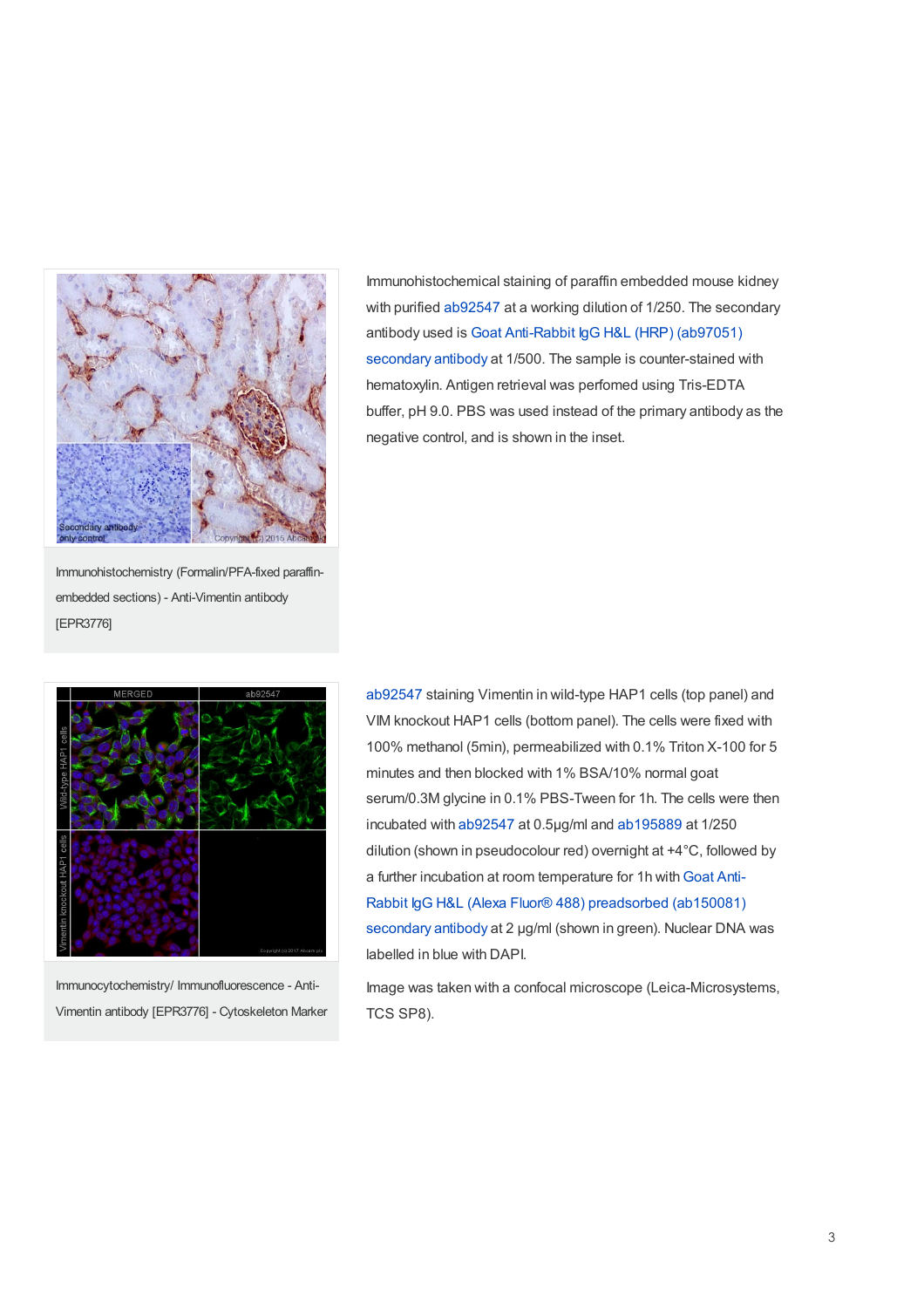

Immunohistochemistry (Formalin/PFA-fixed paraffinembedded sections) - Anti-alpha smooth muscle Actin antibody [E184]



Immunocytochemistry/ Immunofluorescence - Antialpha smooth muscle Actin antibody [E184]

Immunohistochemistry (Formalin/PFA-fixed paraffin-embedded sections) analysis of human smooth muscle tissue labeling alpha smooth muscle Actin with purified [ab32575](https://www.abcam.com/ab32575.html) at a dilution of 1/200. Heat mediated antigen retrieval was performed using EDTA buffer pH 9. [ab97051](https://www.abcam.com/ab97051.html), an HRP-conjugated goat anti-rabbit IgG (H+L) was used as the secondary antibody (1/500)

Negative control using PBS instead of primary antibody. Counterstained with hematoxylin.

Immunocytochemistry/Immunofluorescence analysis of A431 (human epidermoid carcinoma) cells labeling alpha smooth muscle Actin (green) with purified [ab32575](https://www.abcam.com/ab32575.html) at 1/500. Cells were fixed with 4% paraformaldehyde and permeabilized with 0.1% Triton X-100. [ab150077](https://www.abcam.com/ab150077.html), Alexa Fluor $^\circledR$ 488-conjugated goat anti-rabbit IgG (1/1000) was used as the secondary antibody. Cells were counterstained with [ab7291](https://www.abcam.com/ab7291.html), anti-Tubulin (mouse mAb) at 1/1000 followed by [ab150120](https://www.abcam.com/ab150120.html) Alexa Fluor<sup>®</sup>594 goat anti-mouse secondary (1/1000). Nuclei were counterstained with DAPI(blue).

For negative control 1, rabbit primary antibody and anti-mouse secondary antibody [\(ab150120](https://www.abcam.com/ab150120.html)) were used. For negative control 2, [ab7291](https://www.abcam.com/ab7291.html) (mouse primary antibody) was used followed by anti-rabbit secondary antibody [\(ab150077](https://www.abcam.com/ab150077.html)).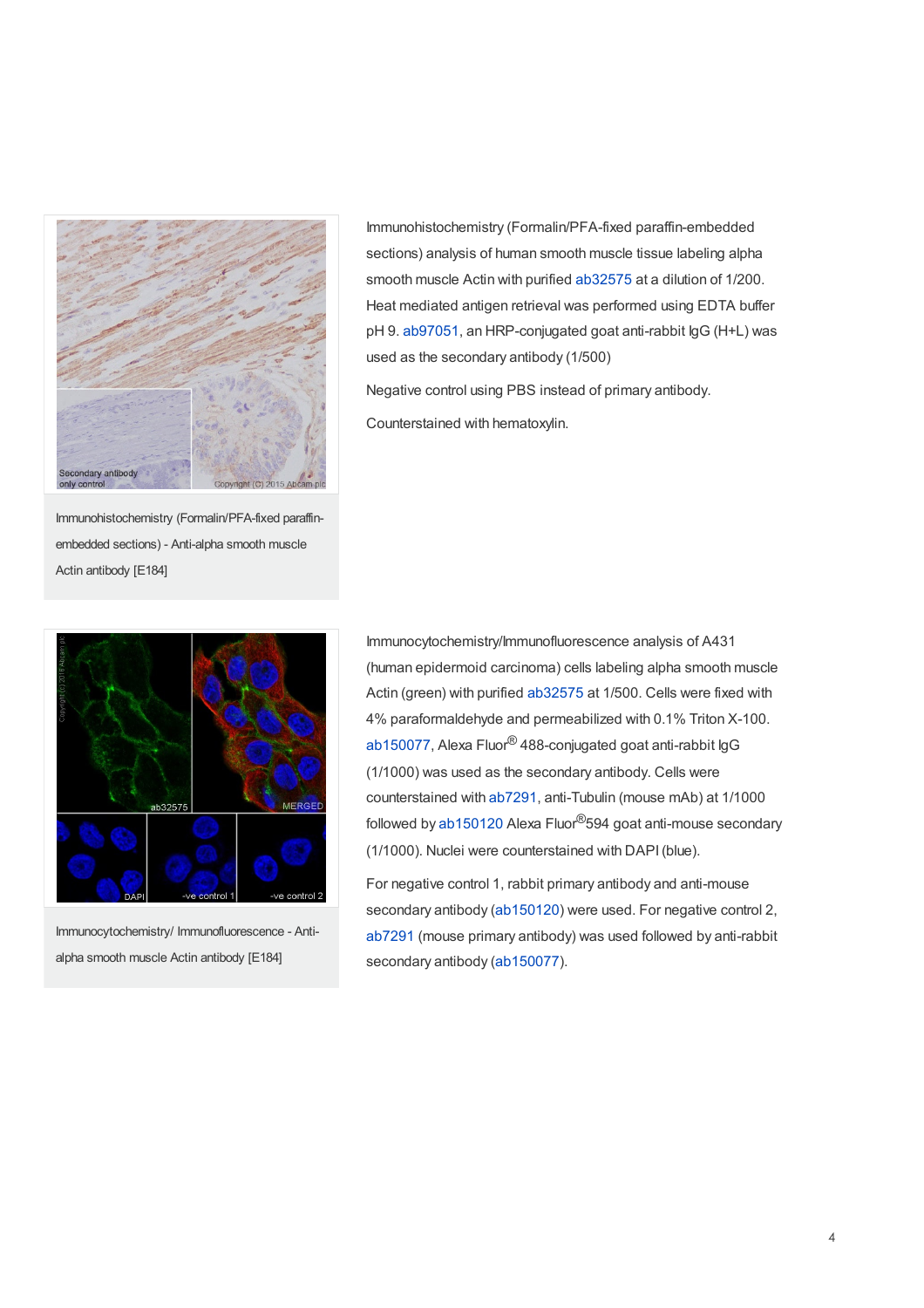

Immunohistochemistry (Formalin/PFA-fixed paraffin-embedded sections) analysis of mouse smooth muscle tissue labeling alpha smooth muscle Actin with purified [ab32575](https://www.abcam.com/ab32575.html) at a dilution of 1/200. Heat mediated antigen retrieval was performed using EDTA buffer pH 9. [ab97051](https://www.abcam.com/ab97051.html), an HRP-conjugated goat anti-rabbit IgG (H+L) was used as the secondary antibody (1/500).

Negative control using PBS instead of primary antibody. Counterstained with hematoxylin.

Immunohistochemistry (Formalin/PFA-fixed paraffinembedded sections) - Anti-alpha smooth muscle Actin antibody [E184]



Immunocytochemistry/ Immunofluorescence - Antialpha smooth muscle Actin antibody [E184]

Immunocytochemistry/ Immunofluorescence analysis of NIH/3T3(Mouse embryonic fibroblast) cells labeling alpha smooth muscle Actin with purified [ab32575](https://www.abcam.com/ab32575.html) at 1/500 dilution (5.2 µg/ml). Cells were fixed in 4% paraformaldehyde and permeabilized with 0.1% Triton X-100. Cells were counterstained with Ab195889 Antialpha Tubulin antibody [DM1A] - Microtubule Marker (Alexa Fluor® 594) 1/200 (2.5 µg/ml). Goat anti rabbit IgG (Alexa Fluor® 488, [ab150077](https://www.abcam.com/ab150077.html)) was used as the secondary antibody at 1/1000 dilution (2 µg/ml) dilution. DAPIwas used as nuclear counterstain. PBS instead of the primary antibody was used as the secondary antibody only control.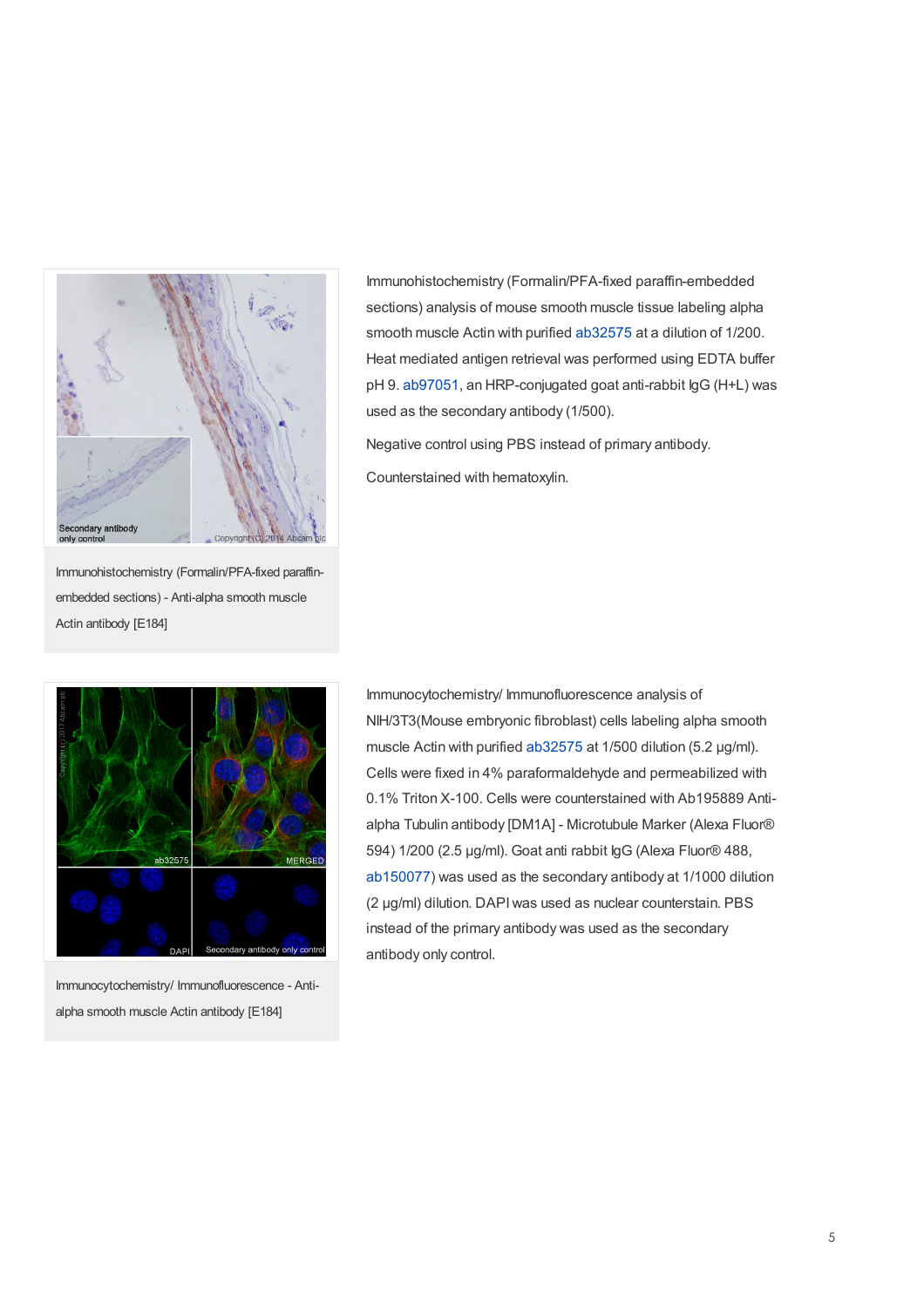

Immunohistochemistry (Formalin/PFA-fixed paraffinembedded sections) - Anti-S100A4 antibody [EPR14639(2)]



Western blot - Anti-Hsp47 antibody [EPR4217]

Immunohistochemical analysis of paraffin-embedded Human gastric carcinoma tissue labeling S100A4 using [ab197896](https://www.abcam.com/ab197896.html) at 1/2000 dilution. Goat Anti-Rabbit IgG H&L (HRP) [ab97051](https://www.abcam.com/ab97051.html) was used as a secondary antibody at 1/500 dilution. Cells were counterstained with Hematoxylin.

Inset image: negative control obtained using PBS instead of [ab197896](https://www.abcam.com/ab197896.html) and secondary antibody only.

Note: Cytoplasm and nuclear staining on human gastric carcinoma tissue was observed.

**Lane 1:** Wild-type HAP1 whole cell lysate (20 µg) **Lane 2:** Hsp47 knockout HAP1 whole cell lysate (20 µg) **Lane 3:** HeLa whole cell lysate (20 µg) **Lane 4:** HepG2 whole cell lysate (20 µg)

**Lanes 1 - 4:** Merged signal (red and green). Green - Anti-Hsp47 antibody [EPR4217] [\(ab109117](https://www.abcam.com/ab109117.html)) observed at 46 kDa. Red loading control, [ab9484](https://www.abcam.com/ab9484.html), observed at 37 kDa.

[ab109117](https://www.abcam.com/ab109117.html) was shown to recognize Hsp47 in wild-type HAP1 cells as signal was lost at the expected MW in Hsp47 knockout cells. Additional cross-reactive bands were observed in the wild-type and knockout cells. Wild-type and Hsp47 knockout samples were subjected to SDS-PAGE. [ab109117](https://www.abcam.com/ab109117.html) and [ab9484](https://www.abcam.com/ab9484.html) (Mouse anti-GAPDH loading control) were incubated overnight at 4°C at 1/1000 dilution and 1/20000 dilution respectively. Blots were developed with Goat anti-Rabbit IgG H&L (IRDye $^\circledR$ 800CW) preabsorbed [ab216773](https://www.abcam.com/ab216773.html) and Goat anti-Mouse IgG H&L (IRDye $^\circledR$ 680RD) preabsorbed [ab216776](https://www.abcam.com/ab216776.html) secondary antibodies at 1/20000 dilution for 1 hour at room temperature before imaging.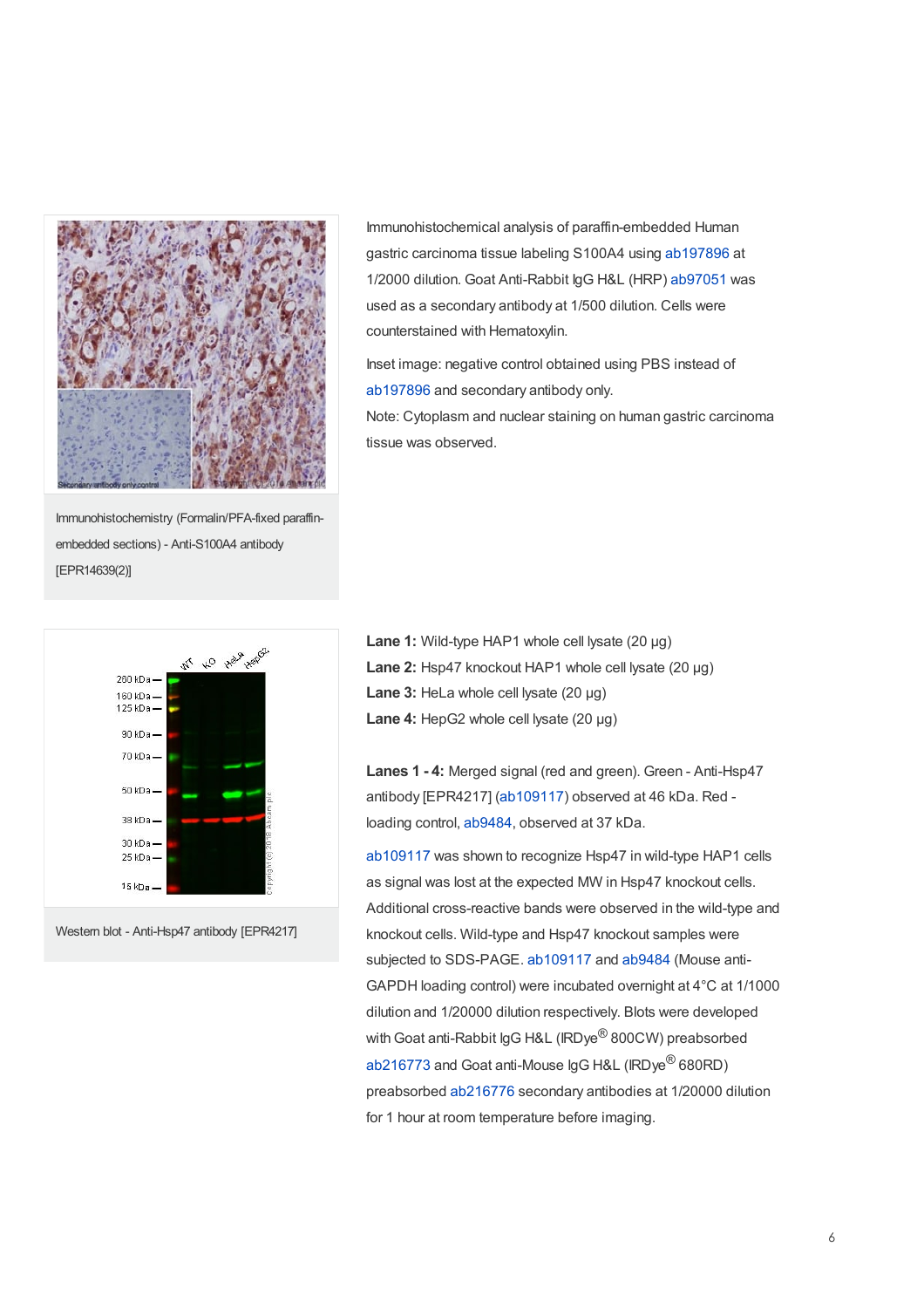

Immunohistochemistry (Formalin/PFA-fixed paraffinembedded sections) - Anti-Hsp47 antibody [EPR4217



Actin, Hsp47, S100A4) Antibody Panel - Human, Mouse (ab254015)

**Please note:** All products are "FOR RESEARCH USE ONLY. NOT FOR USE IN DIAGNOSTIC PROCEDURES"

#### **Our Abpromise to you: Quality guaranteed and expert technical support**

- Replacement or refund for products not performing as stated on the datasheet
- Valid for 12 months from date of delivery
- Response to your inquiry within 24 hours
- We provide support in Chinese, English, French, German, Japanese and Spanish
- Extensive multi-media technical resources to help you

[ab109117](https://www.abcam.com/ab109117.html) staining Hsp47 in Human colon tissue sections by Immunohistochemistry (IHC-P - paraformaldehyde-fixed, paraffinembedded sections). Tissue was fixed and paraffin-embedded, antigen retrieval was by heat mediation in Tris/EDTA buffer pH9. Samples were incubated with primary antibody (1/300). An undiluted HRP-conjugated mouse anti-rabbit IgG was used as the secondary antibody. Tissue counterstained with Hematoxylin.